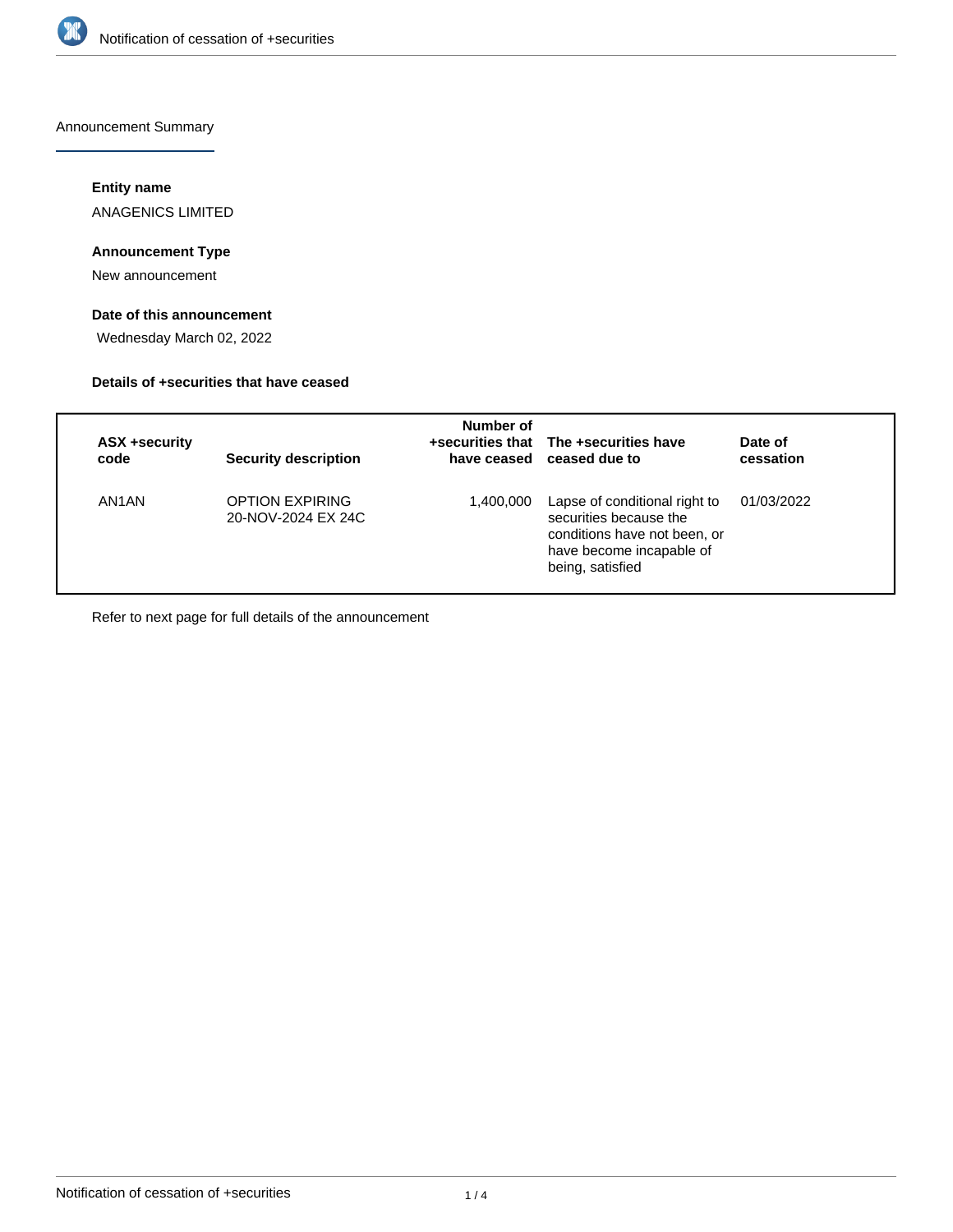

## Part 1 - Announcement Details

## **1.1 Name of +Entity**

ANAGENICS LIMITED

We (the entity named above) provide the following information about our issued capital.

# **1.2 Registered Number Type**

ACN

**Registration Number** 111304119

# **1.3 ASX issuer code**

AN1

# **1.4 The announcement is**

New announcement

# **1.5 Date of this announcement**

2/3/2022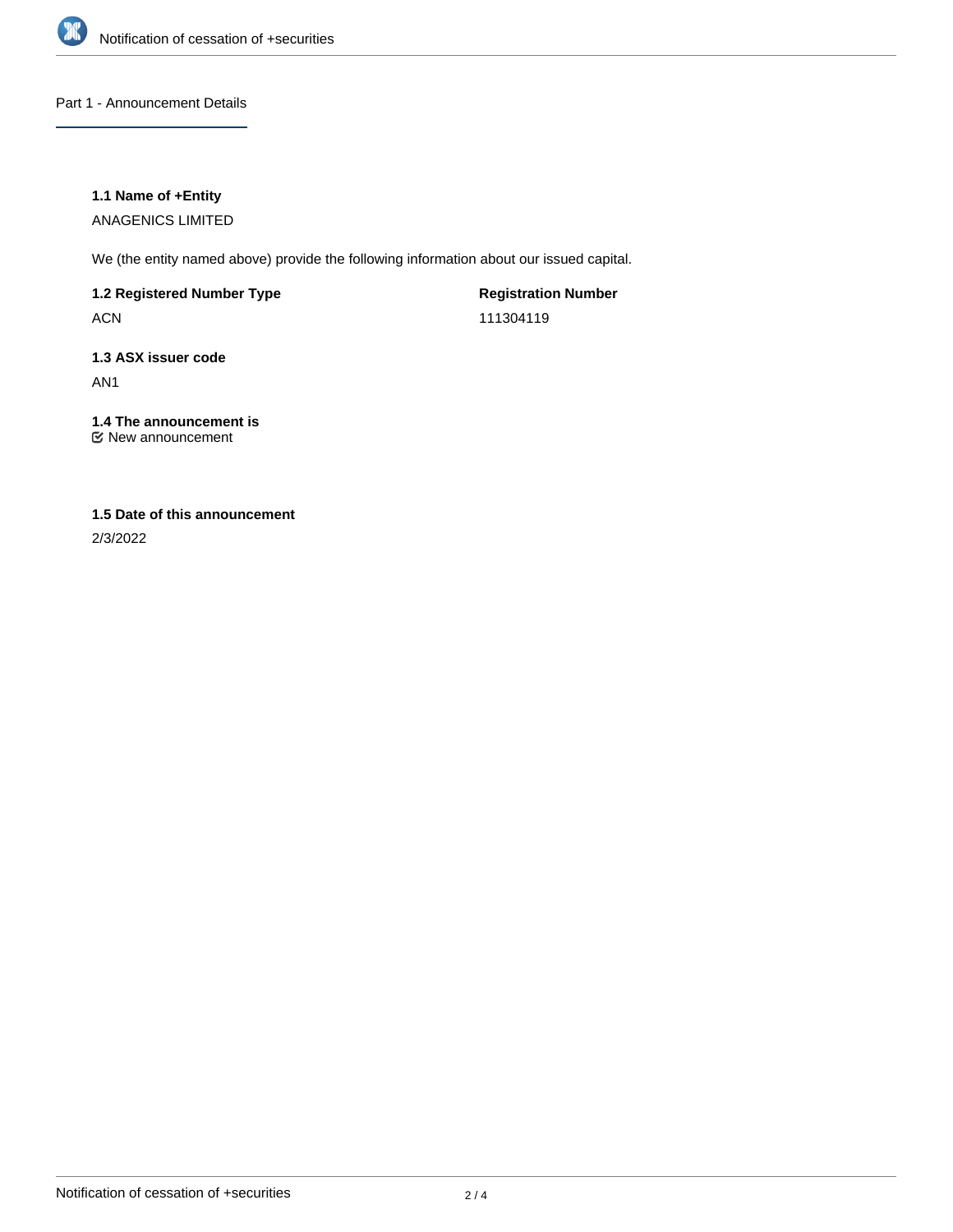

## Part 2 - Details of +equity securities or +debt securities that have ceased

#### **ASX +Security Code and Description**

AN1AN : OPTION EXPIRING 20-NOV-2024 EX 24C

# **Unquoted +equity securities that have ceased**

**Number of securities that have ceased**

1,400,000

## **Reason for cessation**

Lapse of conditional right to securities because the conditions have not been, or have become incapable of being, satisfied

|  |  |  | Date of cessation |  |
|--|--|--|-------------------|--|
|--|--|--|-------------------|--|

**Is the entity paying any consideration for the cessation?** No

1/3/2022

**Any other information the entity wishes to notify to ASX about the cessation?**